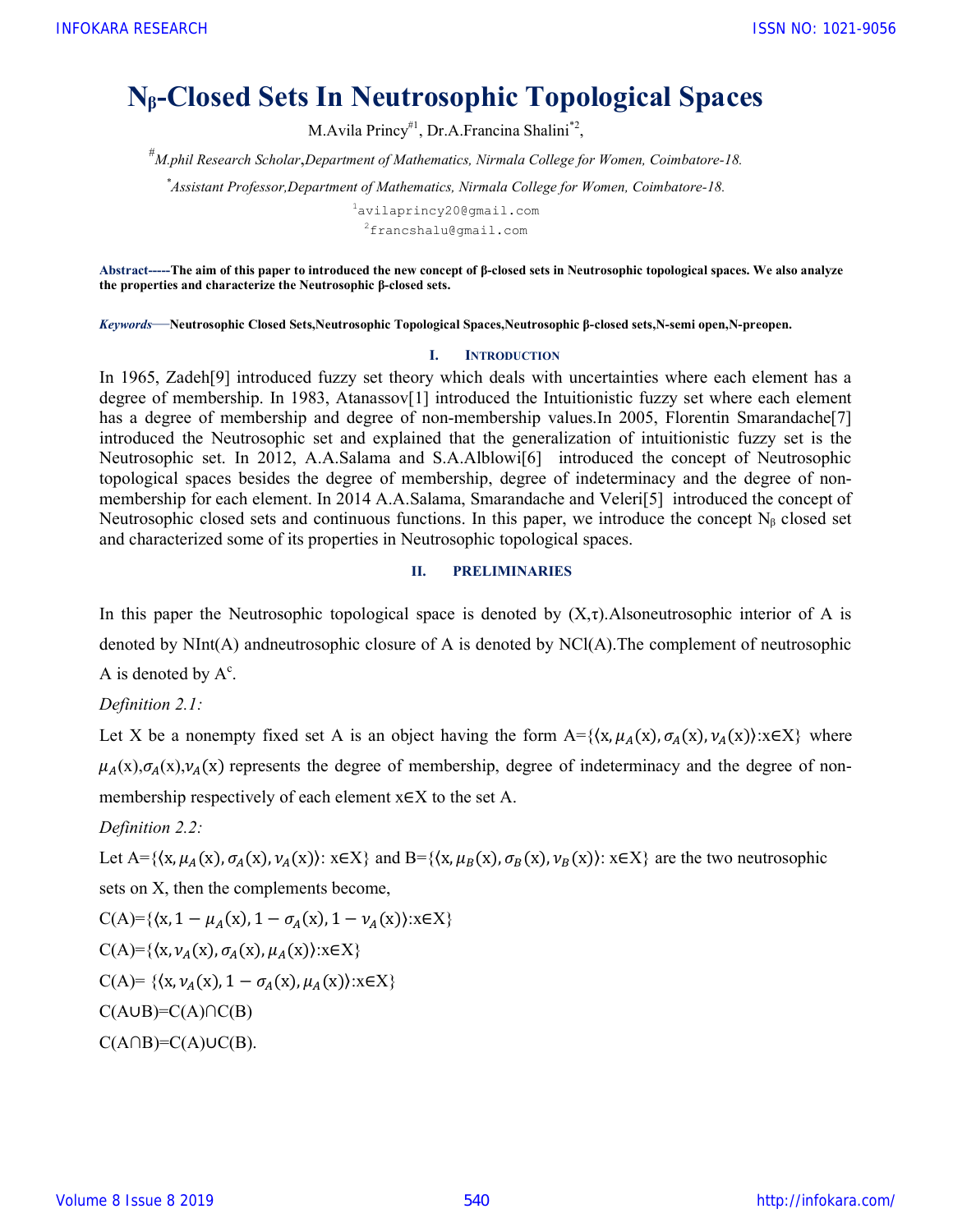Definition 2.3:

Let A={ $\{x, \mu_A(x), \sigma_A(x), \nu_A(x)\}$ : x∈X} and B={ $\{x, \mu_B(x), \sigma_B(x), \nu_B(x)\}$ : x∈X} are the two neutrosophic sets on X,thenA⊆B⇔  $\mu_A(x) \leq \mu_B(x), \sigma_A(x) \leq \sigma_B(x)$  and  $\nu_A(x) \geq \nu_B(x)$ A=B⇔A⊆B and B⊆A A∪B= $\langle x, \mu_A(x) \vee \mu_B(x), \sigma_A(x) \vee \sigma_B(x), \nu_A(x) \wedge \nu_B(x) \rangle$ A∩B= $\langle x, \mu_A(x) \wedge \mu_B(x), \sigma_A(x) \wedge \sigma_B(x), \nu_A(x) \vee \nu_B(x) \rangle$ Definition 2.4

A neutrosophic topological space on a nonempty set X is a family  $\tau$  of neutrosophic subsets in X satisfies the following axioms:

i)  $0_N, 1_N \in \tau$ ,

ii) G<sub>1</sub>∩G<sub>2</sub>∈  $\tau$ , for every G<sub>1</sub> and G<sub>2</sub>∈  $\tau$ ,

iii) ∪G<sub>i</sub> $\in \tau$  for every G<sub>i</sub>:I  $\in J \subseteq \tau$ 

The pair  $(X,\tau)$  is a neutrosophic topological space (NTS) and the element  $\tau$  is called neutrosophic open sets(NOS) in X.A neutrosophic set A is called the neutrosophic closed set A if and only if its complement C(A) is a neutrosophic open set in X.

The empty set  $(0_N)$  and the whole set  $(1_N)$  may be defined as follows:

$$
(0_1) 0_N = \{\langle x, 0, 0, 1\rangle : x \in X\}
$$

- (0<sub>2</sub>)  $0_N = \{(x, 0, 1, 1): x \in X\}$
- (0<sub>3</sub>)  $0_N = \{(x, 0, 1, 0): x \in X\}$

$$
(0_4) 0_N = \{\langle x, 0, 0, 0 \rangle : x \in X\}
$$

 $(1_1)$  1<sub>N</sub> = { $(x, 1, 0, 0)$ :  $x \in X$ }

$$
(1_2) 1_N = \{ (x, 1, 0, 1) : x \in X \}
$$

- $(1_3)$  1<sub>N</sub> = { $\{(x, 1,1,0):x\in X\}$
- $(1_4)$  1<sub>N</sub> = { $(x, 1,1,1)$ :x∈X}

Definition 2.5: Let  $(X,\tau)$  be the neutrosophic topological spaces and  $A = \{(x, \mu_A(x), \sigma_A(x), \nu_A(x)) : x \in X\}$  be the neutrosophic set in X. Then the neutrosophic interior and closure becomes, NInt(A)= ∪ {G:G is an NOS in X and  $G \subseteq A$ }NCl(A)=  $\cap$  {K:K is an NCS in X and  $A \subseteq K$ }

Definition 2.6:

A neutrosophic set of a neutrosophic topological space X is said to be i) A neutrosophic pre-open set(NPOS) if A ⊆ NInt(NCl(A))ii) A neutrosophic semi-open set (NSOS) if A⊆ NCl(NInt(A))iii) A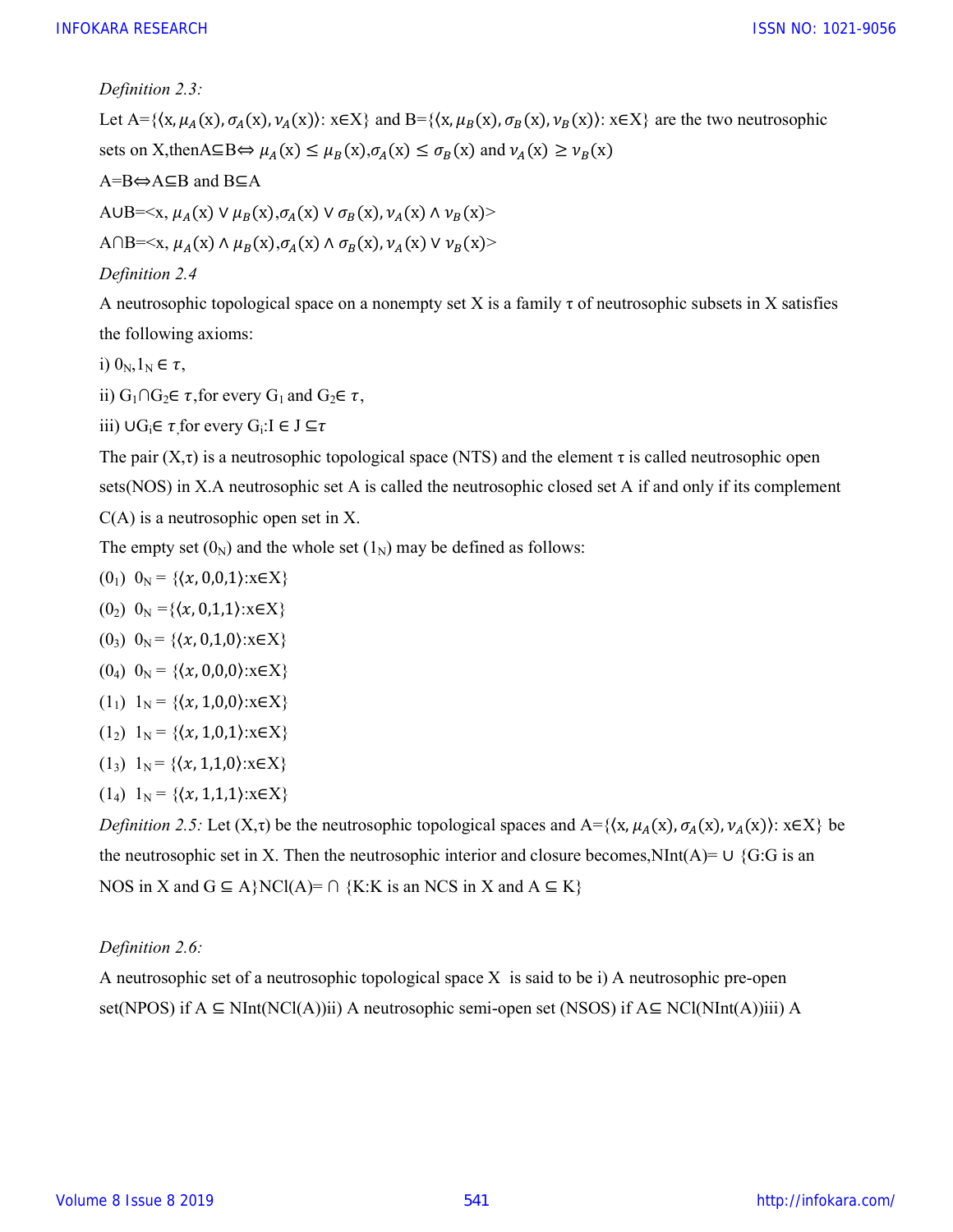ISSN NO: 1021-9056

neutrosophic α-open set (Nα-OS) if  $A \subseteq NInt(NCl(NInt(A)))$ iv) A neutrosophic regular open set (NR-OS) if  $A=$  NInt(NCl(A)) *Definition 2.7:* A neutrosophic set of a neutrosophic topological space X is said to be i) A neutrosohic pre-closed set(NPCS) if NCl(NInt(A))  $\subseteq$  Aii) A neutrosophic semi-closed set(NSCS) if NInt(NCl(A)) ⊆ Aiii) A neutrosophic α-closed set(Nα-CS)if NCl(NInt(NCl(A))) ⊆A iv) A neutrosophic regular closed set(NRCS) if A=NCl(NInt(A))

### III. NEUTROSOPHIC β-CLOSED SETS

## Definition 3.1:

Let  $(X, \tau)$  be an neutrosophic topological space. Then A is said to be an neutrosophic  $\beta$  closed set (N<sub>β</sub>-CS) if N<sub>β</sub> cl(A)  $\subseteq$  U whenever A  $\subseteq$  U and U is neutrosophic pre-open set in X(NPOS). The complement  $C(A)$  of a N<sub>β</sub>CS A is a N<sub>β</sub>OS in X.

Theorem 3.2: Every Neutrsophic closed set A is N<sub>β</sub> closed set.*Proof*: Let  $A \subseteq U$  where U is preopen set in X. Let NInt(A)⊆A. Then

 $NCl(NInt(A))\subseteq NC(A)$ . By the

definition of NCS, NCl(NInt(A))⊆A.  $\text{NInt}(\text{NCI}(\text{NInt}(A)))\subseteq \text{NInt}(\text{ACI}(\text{NInt}(A)))\subseteq \text{NInt}(\text{ACI}(\text{NInt}(A)))$ 

Which implies  $NInt(NCl(NInt(A)))\subseteq A$ .

Therefore A is  $N<sub>ß</sub>$  closed set in X.

Remark 3.3: The converse of the above theorem need not be true which can be shown by the following example.

Example 3.4:

Let  $X = \{a,b,c\}$  and  $\tau = \{0_N,1_N,G_1,G_2,G_3,G_4\}$  where  $G_1 = \langle x,(0.5,0.6),(0.4,0.7),(0.3,0.7)\rangle$ 

 $G_2=\langle x, (0.7,0.5), (0.6,0.5), (0.7,0.4), (0.7,0.7), (0.7,0.7), (0.7,0.7)\rangle$ 

 $G_4 = (x, (0.5, 0.5), (0.4, 0.5), (0.3, 0.4))$  Let M= $(x, (0.7, 0.6), (0.3, 0.2), (0.8, 0.9))$  Then the set M is N<sub>β</sub> closed set but M is not Neutrosophic closed set.

Theorem 3.5:

Every Neutrosophic pre-closed set is  $N_\beta$  closed set in  $(X,\tau_N)$ . *Proof:* 

Let  $A \subseteq U$  where U is preopen set in X.

Given, Let A be neutrosophic pre-closed set. Let

 $NCl(NInt(A))\subseteq A$ . Then  $NInt(NCl(NInt(A)))\subseteq NInt(A)$ .

Which implies  $NInt(NCl(NInt(A)))\subseteq A$ .

Therefore A is  $N_\beta$  closed set in X.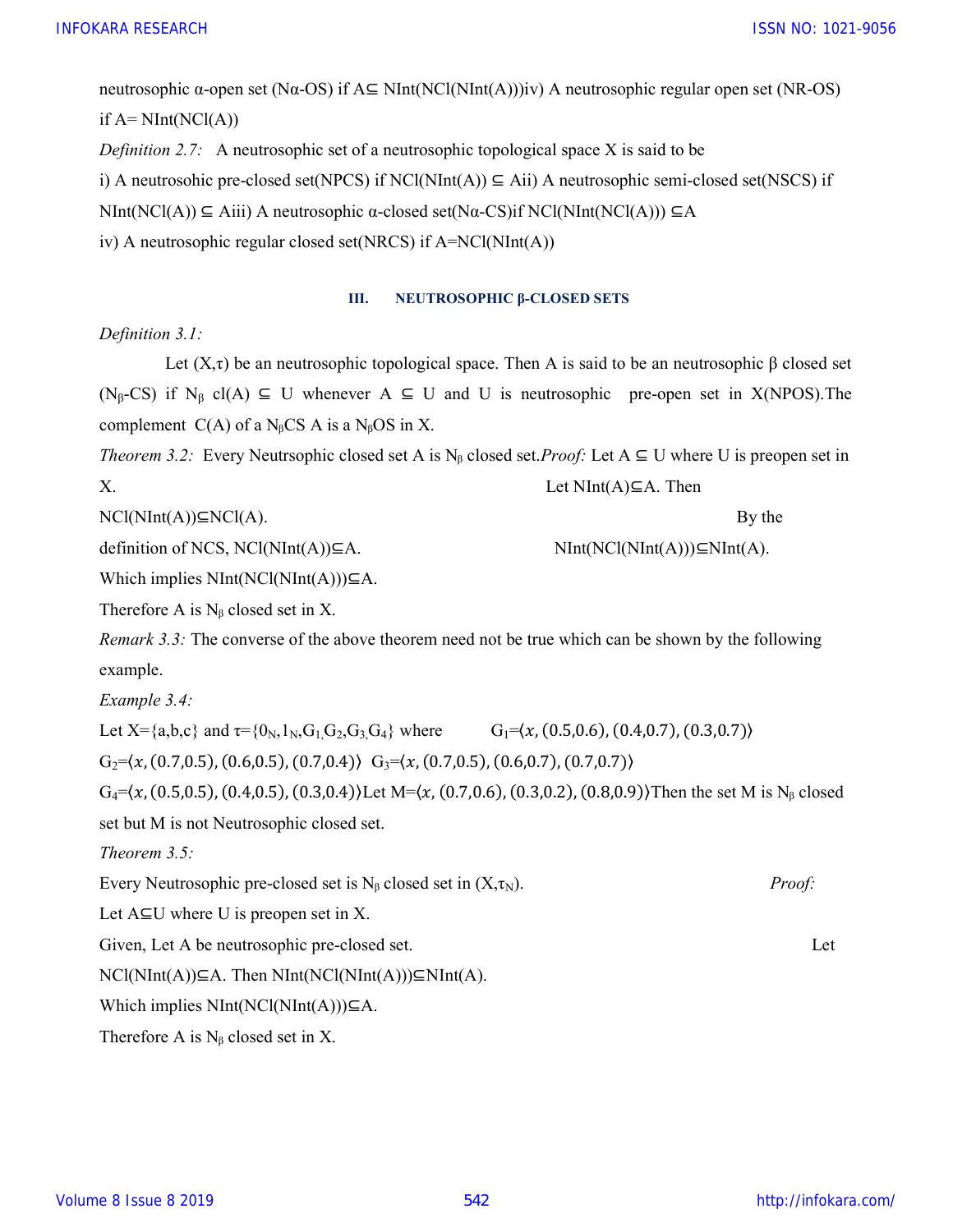ISSN NO: 1021-9056

| Remark 3.6: The converse of the above theorem need not be true which can be shown by the following                                        |                                                 |  |  |  |
|-------------------------------------------------------------------------------------------------------------------------------------------|-------------------------------------------------|--|--|--|
| example.                                                                                                                                  |                                                 |  |  |  |
| Example 3.7:                                                                                                                              |                                                 |  |  |  |
| Let X={a,b,c} and $\tau = \{0_N, 1_N, G_1, G_2\}$ where                                                                                   |                                                 |  |  |  |
| $G_1 = (x, (0.7, 0.6), (0.5, 0.5), (0.5, 0.7))$ $G_2 = (x, (0.3, 0.4), (0.5, 0.3), (0.6, 0.8))$ Let                                       |                                                 |  |  |  |
| $M=\langle x, (0.4, 0.5), (0.5, 0.5), (0.5, 0.8)\rangle$ Then the set M is N <sub>B</sub> closed set but M is not Neutrosophic pre-closed |                                                 |  |  |  |
| set.                                                                                                                                      |                                                 |  |  |  |
| Theorem 3.8:                                                                                                                              | Every Neutrosophic semi-                        |  |  |  |
| closed set is $N_\beta$ closed set in $(X,\tau_N)$ .<br>Proof:                                                                            |                                                 |  |  |  |
| Let $A \subseteq U$ where U is preopen set in X.                                                                                          |                                                 |  |  |  |
| Given, Let A be neutrosophic semi-closed set.                                                                                             |                                                 |  |  |  |
| That is $NInt(NCl(A))\subseteq A$ .                                                                                                       |                                                 |  |  |  |
| Consider NInt(A) $\subseteq$ A,                                                                                                           | Then                                            |  |  |  |
| $NCl(NInt(A)))\subseteq NCl(A)$ implies $NInt(NCl(NInt(A)))\subseteq NInt(NCl(A))$                                                        |                                                 |  |  |  |
| which implies $NInt(NCl(NInt(A)))\subseteq A$ .                                                                                           |                                                 |  |  |  |
| Therefore A is $N_\beta$ closed set in X.                                                                                                 |                                                 |  |  |  |
| Remark 3.9: The converse of the above theorem need not be true which can be shown by the following                                        |                                                 |  |  |  |
| example.                                                                                                                                  |                                                 |  |  |  |
| Example $3.10$ :                                                                                                                          |                                                 |  |  |  |
| Let X={a,b,c} and $\tau = \{0_N, 1_N, G_1, G_2\}$ where                                                                                   | $G_1 = (x, (0.2, 0.3), (0.4, 0.3), (0.5, 0.6))$ |  |  |  |
| $G_2 = (x, (0.6, 0.8), (0.5, 0.4), (0.4, 0.2))$ Let M= $(x, (0.6, 0.5), (0.4, 0.4), (0.7, 0.8))$ Then the set M is N <sub>β</sub> closed  |                                                 |  |  |  |
| set but M is not Neutrosophic semi-closed set.                                                                                            |                                                 |  |  |  |
| Theorem $3.11$ :                                                                                                                          |                                                 |  |  |  |
| Every Neutrosophic $\alpha$ -closed set is N <sub>B</sub> closed set in $(X,\tau_N)$ .                                                    | Proof:                                          |  |  |  |
| Let $A \subseteq U$ where U is preopen set in X.                                                                                          |                                                 |  |  |  |
| Given, Let A be neutrosophic $\alpha$ -closed set.                                                                                        | That is                                         |  |  |  |
| $NCl(NInt(NCl(A)))\subseteq A.$                                                                                                           | Consider                                        |  |  |  |
| $A\subseteq NCI(A)$ . Then $NInt(A)\subseteq NInt(NCl(A))$ .                                                                              | Then                                            |  |  |  |
| $NCl(NInt(A))\subseteq NCl(NInt(NCl(A)))\subseteq A.$                                                                                     | Which                                           |  |  |  |
| implies $NCl(NInt(A))\subseteq A$                                                                                                         | Then                                            |  |  |  |
| $NInt(NCl(NInt(A)))\subseteq NInt(A))\subseteq A$ .                                                                                       | Hence                                           |  |  |  |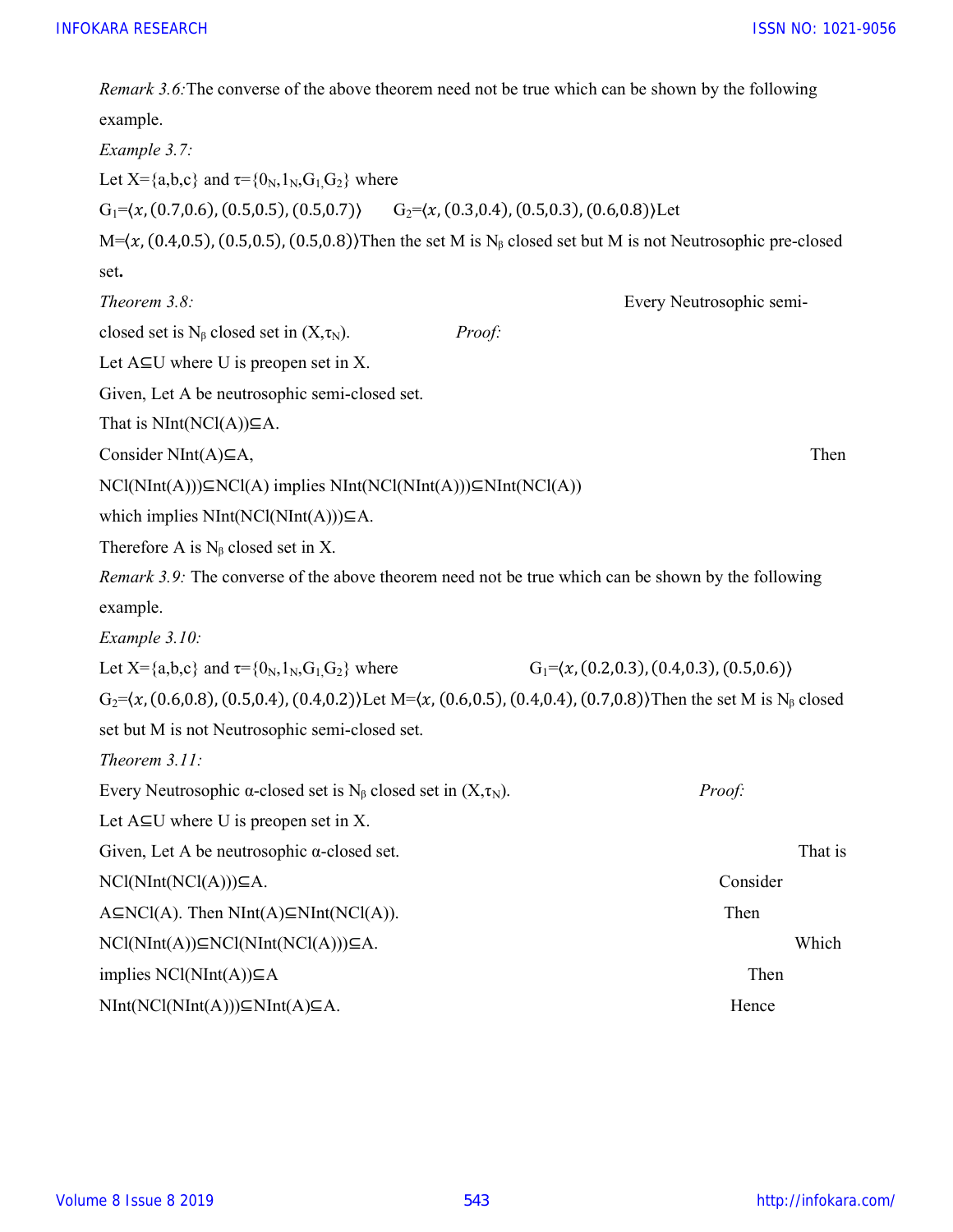NInt(Ncl(NInt(A)))⊆A. Therefore A is N<sub>6</sub>

closed set in X.

Remark 3.12: The converse of the above theorem need not be true which can be shown by the following example.

Example 3.13:

Let  $X = \{a,b,c\}$  and  $\tau = \{0_N,1_N,G_1,G_2,G_3,G_4\}$  where  $G_1 = \langle x, (0.4,0.3), (0.5,0.8), (0.4,0.3) \rangle$ 

 $G_2 = \langle x, (0.2, 0.5), (0.6, 0.3), (0.5, 0.7) \rangle$ 

 $G_3 = (x, (0.4, 0.5), (0.6, 0.8), (0.4, 0.3))G_4 = (x, (0.2, 0.3), (0.5, 0.3), (0.5, 0.7))$  Let

M= $(x, (0.2, 0.4), (0.6, 0.8), (0.6, 0.7)$ }Then the set M is N<sub>β</sub> closed set but M is not Neutrosophic α-closed set.

Theorem 3.14:

Every Neutrosophic regular closed set is  $N_\beta$  closed set in  $(X,\tau_N)$ . *Proof:* 

Let  $A \subseteq U$  where U is preopen set in X.

Given, Let A be neutrosophic regular closed set.

That is NCl(NInt(A))=A. which implies NInt(NCl(NInt(A))) $\subseteq$ NInt(A) $\subseteq$ A.

Which implies  $NInt(NCl(NInt(A)))\subseteq A$ .

Therefore A is  $N_\beta$  closed set in X.

Remark 3.15: The converse of the above theorem need not be true which can be shown by the following example.

Example 3.16:

Let  $X = \{a,b,c\}$  and  $\tau = \{0_N,1_N,G_1,G_2\}$  where  $G_1 = \langle x, (0.2,0.3), (0.4,0.3), (0.6,0.7) \rangle$ 

 $G_2 = (x, (0.6, 0.5), (0.5, 0.5), (0.4, 0.3))$  Let M= $(x, (0.4, 0.4), (0.5, 0.4), (0.5, 0.5))$  Then the set M is N<sub> $\beta$ </sub> closed set but M is not Neutrosophic regular closed set.

| Theorem $3.17$ :                                                                                                | The Union of two                                |  |
|-----------------------------------------------------------------------------------------------------------------|-------------------------------------------------|--|
| $N_{\beta}$ closed set in $(X,\tau_N)$ is a $N_{\beta}$ closed set in $(X,\tau_N)$ .                            | Proof:                                          |  |
| Let A and B are N <sub>B</sub> closed sets in $(X,\tau_N)$ . From the definition of N <sub>B</sub> closed set,  | $N_{\beta}$ cl(A)                               |  |
| $\subseteq$ U whenever A $\subseteq$ U and U is Preopen in $(X,\tau_N)$ .                                       | Similarly, $N_{\beta}cl(B)$                     |  |
| $\subseteq$ U whenever B $\subseteq$ U and U is Preopen in $(X,\tau_N)$ .                                       | Since A and B are the                           |  |
| subsets of U then AUB also the subsets of U and U is the neutrosophic Preopen set, which implies $N_{\beta}$ cl |                                                 |  |
| $(A \cup B) = N_{\beta}cl(A) \cup N_{\beta}cl(B).$                                                              | Therefore $N_{\beta}cl(A \cup B) \subseteq U$ . |  |
| Therefore AUB is $N_{\beta}$ closed set in $(X, \tau_N)$ .                                                      |                                                 |  |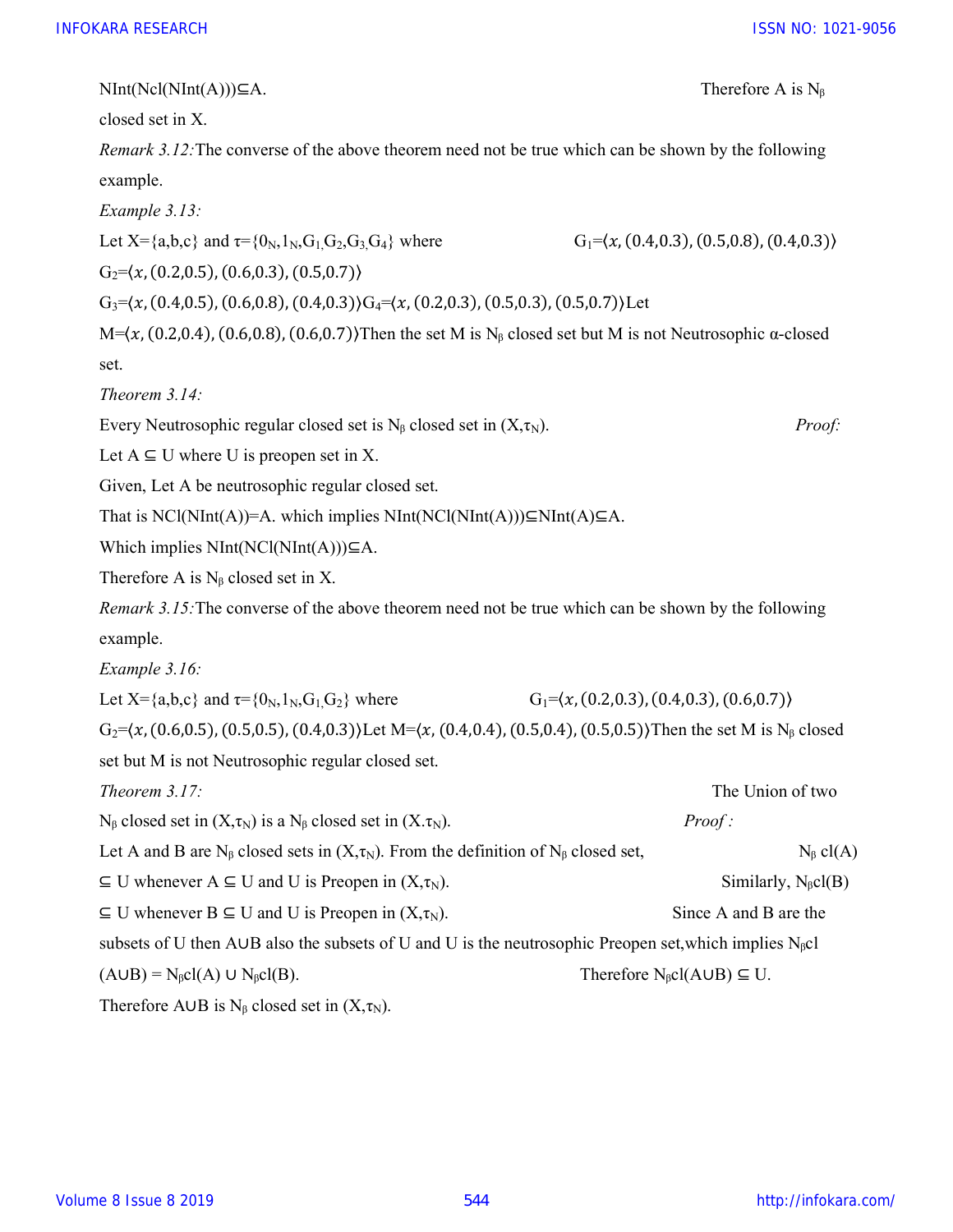| Theorem $3.18$ :                                                                                                                                                                                                    |                                                              | Suppose A                                          |
|---------------------------------------------------------------------------------------------------------------------------------------------------------------------------------------------------------------------|--------------------------------------------------------------|----------------------------------------------------|
| and B are N <sub>β</sub> closed set in $(X, \tau_N)$ then N <sub>β</sub> cl(A∩B) $\subseteq$ N <sub>β</sub> cl(A)∩N <sub>β</sub> l(B).                                                                              | Proof:                                                       |                                                    |
| Let A be N <sub>β</sub> closed set in $(X,\tau_N)$ , Then N <sub>β</sub> cl(A)⊆U whenever A ⊆U and U is neutrosophic preopen in                                                                                     |                                                              |                                                    |
| $(X,\tau_N)$ . Moreover, Since A and B are subsets of U, then A $\cap$ B is a subset of U where U is a neutrosophic                                                                                                 |                                                              |                                                    |
| preopen set .From the result, If $A \subseteq B$ , then $N_\beta$ cl(A) $\subseteq N_\beta$ cl(B),                                                                                                                  |                                                              |                                                    |
| which implies $N_{\beta}$ cl(A $\cap$ B) $\subseteq$ $N_{\beta}$ cl(A) and $N_{\beta}$ cl(A $\cap$ B) $\subseteq$ $N_{\beta}$ cl(B).                                                                                |                                                              | Therefore                                          |
| $N_{\beta}$ cl(A $\cap$ B) $\subseteq N_{\beta}(A) \cap N_{\beta}$ cl(B).                                                                                                                                           |                                                              |                                                    |
| Example 3.19:                                                                                                                                                                                                       | The intersection of two $N_{\beta}$ closed sets are need not |                                                    |
| be $N_\beta$ closed set.                                                                                                                                                                                            |                                                              |                                                    |
| Let X={a,b,c} and $\tau$ ={0 <sub>N</sub> , 1 <sub>N</sub> , G <sub>1</sub> , G <sub>2</sub> , G <sub>3</sub> , G <sub>4</sub> } where                                                                              | $G_1 = (x, (0.8, 0.6), (0.5, 0.4), (0.5, 0.7))$              |                                                    |
| $G_2 = (x, (0.7, 0.3), (0.7, 0.1), (0.4, 0.9))$ $G_3 = (x, (0.8, 0.6), (0.7, 0.4), (0.4, 0.7))$                                                                                                                     |                                                              |                                                    |
| $G_4 = (x, (0.7, 0.3), (0.5, 0.1), (0.5, 0.9))$ Let M= $(x, (0.7, 0.9), (0.6, 0.3), (0.5, 0.5))$ and                                                                                                                |                                                              |                                                    |
| $N=\langle x, (0.7,0.6), (0.7,0.4), (0.4,0.9) \rangle$ .                                                                                                                                                            | Then M and N are $N_\beta$ closed set,                       |                                                    |
| And the union MUN= $(x, (0.7, 0.9), (0.7, 0.4), (0.4, 0.5))$ is also an N <sub>B</sub> closed set.                                                                                                                  |                                                              | But the                                            |
| intersection M $\bigcap N = (x, (0.7, 0.6), (0.6, 0.3), (0.5, 0.9))$ is not an N <sub>B</sub> closed set.                                                                                                           |                                                              |                                                    |
| Theorem $3.20$ :                                                                                                                                                                                                    |                                                              |                                                    |
| Suppose M is N <sub>β</sub> closed set in $(X,\tau_N)$ and $M \subseteq N \subseteq N_\beta$ cl(A), then N is also N <sub>β</sub> closed set in $(X,\tau_N)$ .                                                      |                                                              |                                                    |
| Proof:                                                                                                                                                                                                              |                                                              | Let $N \subseteq$                                  |
| U and U is neutrosophic preopen in $(X,\tau_N)$ . Then $M \subseteq N$ which implies $M \subseteq U$ ,                                                                                                              |                                                              | Since                                              |
| M is $N_{\beta}$ closed set, $N_{\beta}$ cl(M) $\subseteq$ U also M $\subseteq$ $N_{\beta}$ cl(N) $\subseteq$ U and $N_{\beta}$ cl(N) $\subseteq$ $N_{\beta}$ cl(M).                                                |                                                              | Which                                              |
| implies $M \subseteq N_{\beta}$ cl(N) $\subseteq N_{\beta}$ cl(M) $\subseteq U$ .                                                                                                                                   |                                                              | Therefore $N_{\beta}$                              |
| $cl(N) \subseteq U$ . and so N is also N <sub>β</sub> closed set in $(X, \tau_N)$ .                                                                                                                                 |                                                              |                                                    |
| Theorem $3.21$ :                                                                                                                                                                                                    |                                                              | If M                                               |
| be a N <sub>β</sub> closed subset of $(X,\tau)$ , then N <sub>β</sub> cl(M)-M does not contain any nonempty N <sub>β</sub> closed set.                                                                              |                                                              |                                                    |
| Proof:                                                                                                                                                                                                              |                                                              |                                                    |
| Assume that M is $N_\beta$ closed set.                                                                                                                                                                              |                                                              |                                                    |
| Let F be a nonempty N <sub>β</sub> closed set, such that $F \subseteq N_\beta$ cl(M)-M = N <sub>β</sub> cl(M) $\cap \overline{M}$ .                                                                                 |                                                              |                                                    |
| That is, $F \subseteq N_\beta$ cl(M) and $F \subseteq \overline{M}$ .                                                                                                                                               |                                                              | Therefore                                          |
| $M \subseteq \overline{F}$ .                                                                                                                                                                                        |                                                              | Since $\bar{F}$ is N <sub><math>\beta</math></sub> |
| open set, $N_{\beta}$ cl(M) $\subseteq \overline{F} \Rightarrow F \subseteq ((N_{\beta}$ cl(M)-M) $\cap (\overline{N_{\beta} \text{cl}(M)}) \subseteq N_{\beta}$ cl(M) $\cap (\overline{N_{\beta} \text{cl}(M)})$ . |                                                              |                                                    |